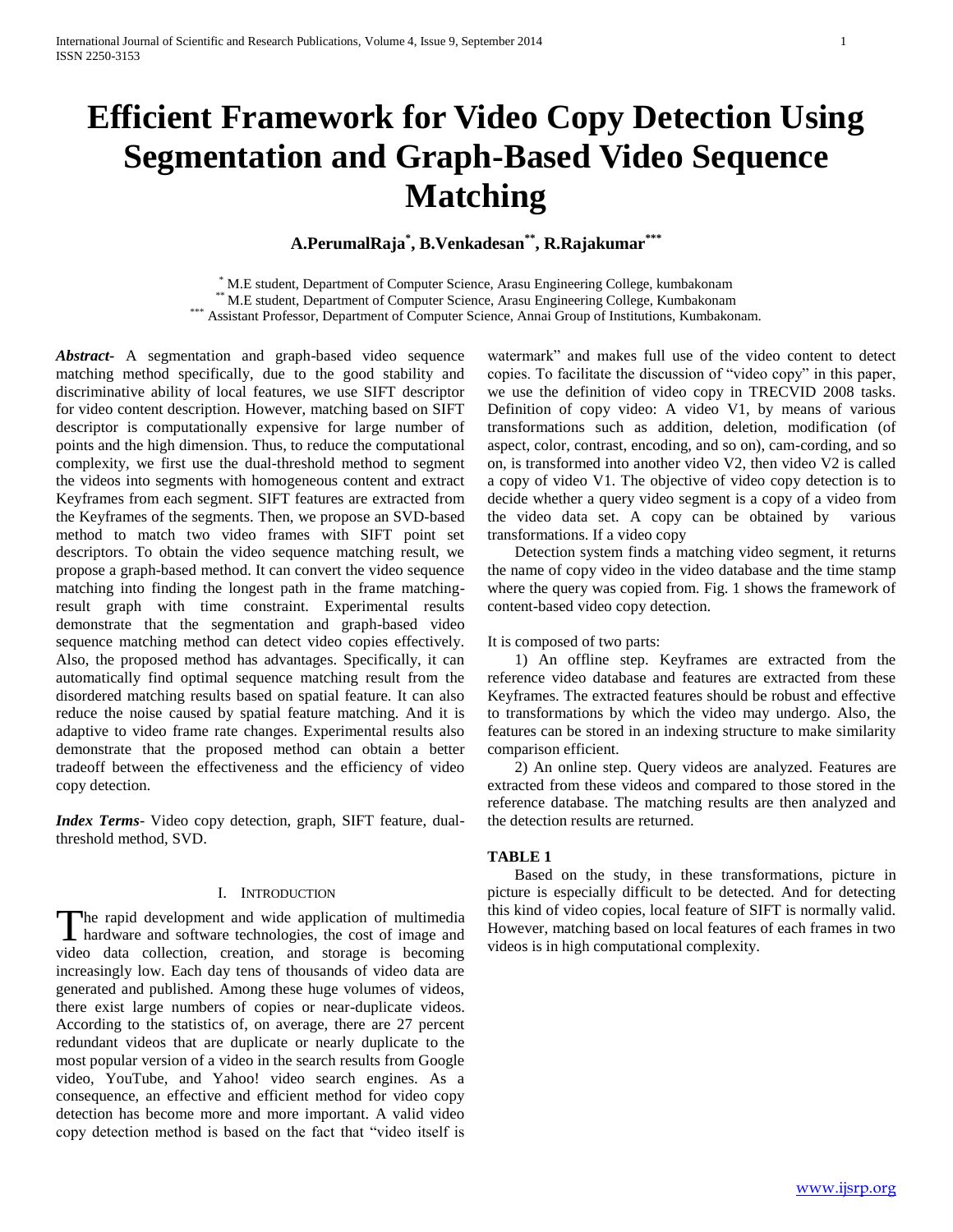

#### **Examples of Five Single Transformations**

 T1. Cam-cording; T2. Picture in picture; T3. Insertions of pattern: Different patterns are inserted randomly: captions,subtitles, logo, sliding captions; T4. Strong re-encoding; T5.Change of gamma; T6, T7. Decrease in quality: Blur, change of gamma (T5), frame dropping, contrast, compression (T4), ratio, white noise; T8, T9. Post production: Crop, Shift, Contrast,caption (text insertion), flip (vertical mirroring), Insertion of pattern (T3), Picture in picture (the original video is in the background); T10. Combination of random five transformations among all the transformations described above.

## II. RELATED WORKS

 As reviewed in many content-based video copy detection methods have been proposed. Furthermore, copy is a subset of near duplicate. Copies have an origin, while near-duplicates may not. Specifically, two news videos on the same event from two broadcasting corporations are not copies, but near duplicates since they deliver the same information to audience, although some variations on the scenes may exist. Also, there are many methods proposed on near-duplicate detection. The methods on copy and near duplicate detection can be grouped into two types. One type of copy detection methods uses global descriptor. Specifically, Hampapur et al. compared distance measures and video sequence matching methods for video copy detection. They employed convolution for motion direction feature, L1 distance for ordinal intensity signature (OIS), and histogram intersection for color histogram feature. The results show that the method using OIS performs better. Yuan et al. combined OIS with color histogram feature as a tool for describing video sequence.



**Fig. 1. A framework of video copy detection system**

 As the basis, designed region intensity rank signature along time sequence. Specifically, they divided each video frames along the time sequence into several blocks and proposed average gray values for each block. Then, they linked gray values of these divided blocks separately along the time direction before they use those sequence information to describe the video content. Shen et al. Introduced a real-time near-duplicate video detection system, UQLIPS, which globally summarized each video to a single vector.

 Huang et al. used global image feature such as color histogram and texture to represent each video frame. Wu et al. adopted the color histogram in HSV color space to detect and remove the majority of duplicates of web videos.



(a) OIS (query image)



(b) OIS (PiP image)

 As SIFT descriptor has good stability and discriminative ability, we choose SIFT descriptor to describe video characteristics. Meanwhile, we suggest two solutions to the lack of high computational cost in the process of copy detection: 1) dual-threshold method to eliminate video redundant frames; 2) using singular value decomposition (SVD) for matching two feature sets of SIFT features on key points.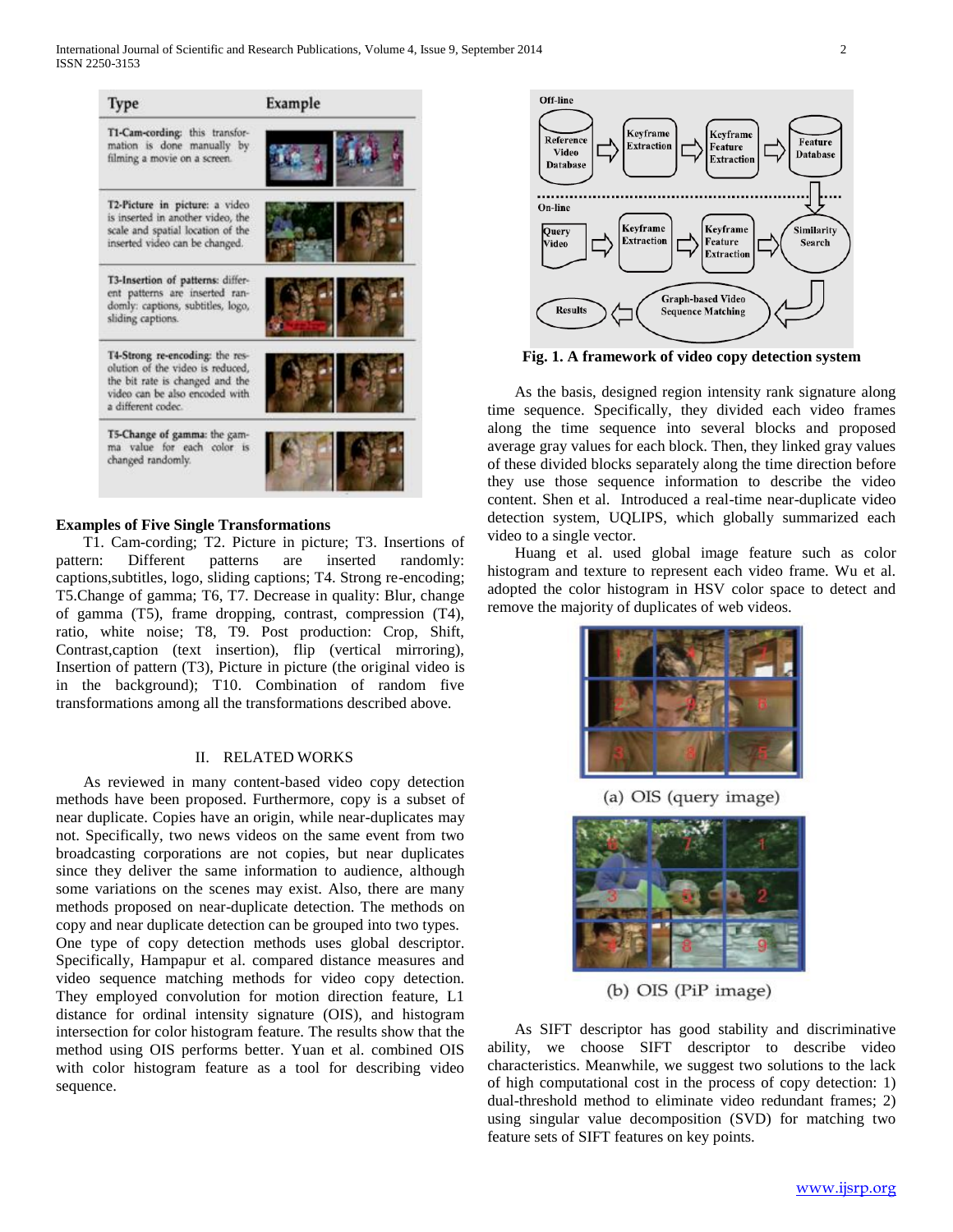

c) The Matching Result Using SIFT

## III. USING AUTO DUAL-THRESHOLD METHOD TO ELIMINATE REDUNDANT VIDEO FRAMES

 Normally, visual information of video frames is temporally redundant. So, video sequence matching is not necessarily to be carried out using all the video frames. An effective way of reducing non necessary matching is to extract certain Keyframes to represent the video content. And the matching of two video sequences can be first performed by matching the Keyframes.

 Specifically, Guil et al. proposed to cluster video frames by computing the similarity between neighboring frames and choose a keyframe from each cluster to represent it. However, the extracted Keyframes cannot represent the temporal information among frames. On the other hand, some methods were proposed to detect video shots and extract Keyframes from each shot to represent the video content.

 Since there are some camera motion and object motion, the content within one shot will still has much variance. Then, we propose to detect video segments, which is an intermediate representation between video frames and video shots. Furthermore, matching two video sequences based on extracted Keyframes from the segments can meet the requirement of two videos being in different frame rates.

#### **a) The Segmentation result using shot segmentation method**



- 1376 1377 1378 1379 1390 1391 1392 1383 1394 1395 1396 1397 1398 1399 1390 1391 1392 1393 1394 1395 1396 1397
- **a) The Segmentation result using auto dual - threshold method**



1376 1377 1378 1379 1390 1381 1392 1383 1384 1385 1386 1387 1388 1389 1399 1391 1392 1393 1394 1395 1396 1397

#### IV. MATCHING SIFT FEATURE POINT SETS BASED ON SVD

 To better represent the local content of video frames, we choose SIFT descriptors to present the video sequences. On the other hand, since the number of SIFT feature points in video sequences is large, it thus exists high computational cost for video copy detection. Matching the SIFT feature points in two frames with the BBF-Tree method needs about several seconds. And the computational cost for matching the whole video sequences is high.

 Thus, many methods, such as bag of features (BoFs) or visual word for video copy detection, locality sensitive hashing (LSH), and hierarchical indexing structure for efficient video retrieval, and so on, have been proposed for efficient video search. However, by using these indexing methods, the temporal information of the SIFT feature points in different frames will be lost. Thus, our motivation is to match the two SIFT feature sets in two video frames and make use of the temporal information of video frames.

 The matrix singular value has the following characteristics: Characteristic 1: transposition and replacement invariance. That is to say, after transposition or row-column replacement operation of the matrix, its singular value remains unchanged. This characteristic can be directly proved according to the definition of singular value and the characteristic of elementary matrix. Characteristic 2: energy concentricity. The matrix A can be approximately restructured by the first k largest singular values of A. It can be proved that the matrix corresponding to the first k largest singular values of A is the closest to matrix A under the Frobenius norm.

#### V. GRAPH-BASED VIDEO SEQUENCE MATCHING METHOD FOR VIDEO COPY DETECTION

 Step 1: Segment the video frames and extract features of the Keyframes.

Step 2: Match the query video and target video.

 Step 3: Generate the matching result graph according to the matching results.

 Step 4: Search the longest path in the matching result graph. Step 5: Output the result of detection.

## VI. ADVANTAGES OF THE GRAPH-BASED VIDEO SEQUENCE MATCHING METHOD

 Since the matching results based on visual features of the video frames do not incorporate the videos' temporal characteristics, the goal of the proposed graph-based video sequence matching method is to refine and order the segment matching results by incorporating the temporal information. The proposed methods demonstrate the following advantages:

1. It can automatically find optimal sequence matching result.

2. It can automatically remove the noise caused by visual feature matching.

- 3. It is adaptive to video frame rate change.
- 4. It can detect multiple copies existed in the detected video.